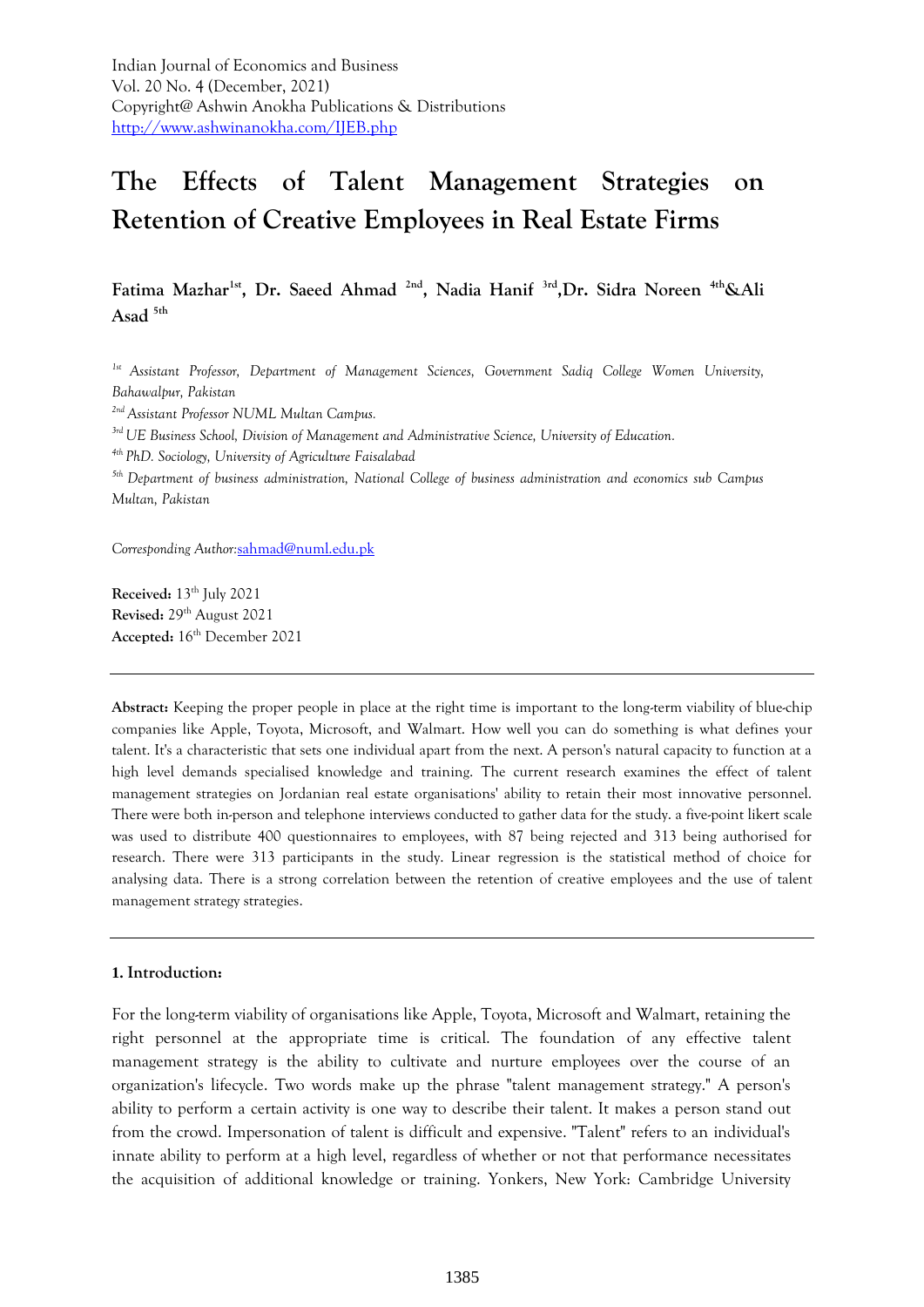# Press, 2014.

Employee retention is a key component of an organization's talent management strategy, which encompasses a wide range of practices designed to keep employees engaged. the process of attracting and developing individuals who have the potential to become valuable assets in the future (Frank & Taylor, 2004). In order to keep the company moving in the direction of its predetermined goal, it must find, combine, support, and reward talented employees. In addition, a talent management strategy is the process of locating a vacancy, selecting a qualified candidate, on boarding him, and retaining him in order to meet long-term company goals. It is also a strategy designed to help organisations make the most of their human capital in the future so they can meet their long-term goals (SeotlelaandMiruka,2014).

# **Study variables:**

When it comes to defining and managing talent, there is no uniform standard. Talent management strategy techniques differ from business to organisation, according to research. In the current study, a thorough literature analysis yielded six potential talent management strategy factors.

- **Talent Attraction**
- Talent Attraction,
- Employee Engagement
- Career Development
- Performance Management
- Motivation
- **Succession Planning**

## **Literature review:**

Using the title "Effectiveness of Talent Management Strategy Strategies," Langenegger, Mahler, and Saffelbach (2011) investigated how different types of talent management strategy strategies affected employee performance in Swiss organisations. Research shows that maintaining and growing highperforming employees has an enormous impact on employee well-being, motivation, loyalty, and trust in management. This kind of management has a greater impact on organisational outcomes such as company attractiveness, achieving business goals, customer satisfaction and corporate profit than traditional methods of managing employees. An organization's success is directly linked to its ability to recruit, select, train, and manage its workforce effectively. (BAM Kamil and co-workers, 2011) ) Study "Measuring the Influence of Talent Management Strategy on Employee Behaviour: An Empirical Study of the Oil and Natural Gas Industry in India" evaluated employee behaviour. A talent management strategy includes employee engagement and involvement, talent pool identification, top-tier candidate recruitment, performance management, development of top-tier staff, succession planning, and process control and measurement. A talent management plan has been proved to have a favourable impact on employee behaviour. Oladapo must take into account all of these areas of a firm's personnel strategy in order to secure the long-term success of the organisation (2014). There is an additional focus on long-term, consistent planning by management to recruit, develop and retain outstanding talent. Organizations who do not have a talent management plan typically have a high rate of employee retention. Organizational determinants for employee job turnover in India were explored by Yiu and Saner (2014) in order to identify the most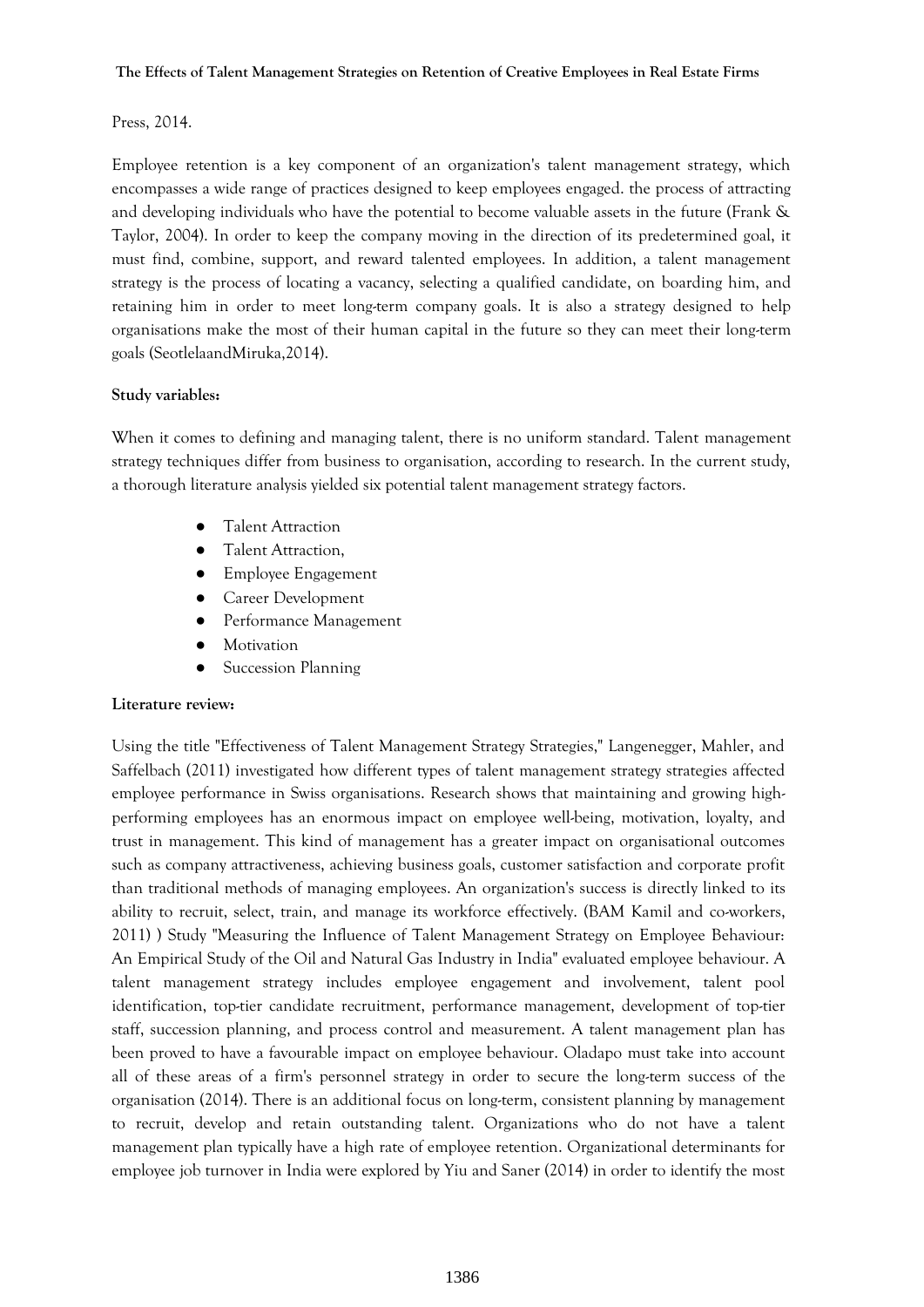often utilised HR instruments to decrease undesirable employee turnover in India. There has been an upsurge in the turnover of workers in Indian IT organisations of individuals with less than four years of experience. Salary, progress in one's career, relationships with superiors, recognition, and the nature of one's work were all cited as contributing factors in employee departures, and these same factors were also cited as important interventions in the fight against excessive employee turnover. Talent management strategy, employee retention, and organisational trust were found to have a strong correlation in Isfahan University in Iran by Ali and Raza (2014). Seotlela and Miruka (2014) concluded that the South African mining industry's failure to manage change, communicate with employees, and teach them was a key impediment to the successful adoption of a performance management system. In addition, the company can assure effective adoption of the performance management system by overcoming the obstacles. In a study named "The Role of Talent Management Strategy on Perceived Organizational Effectiveness: Service Industry in Lahore, Pakistan," Bayyurt and Rizvi (2015) did a research in the service industries in Lahore, Pakistan. The proxy factors for talent management strategy were HR policy, training and development, capability, motivation, and opportunity. Organizational performance was shown to be strongly influenced by all five factors except opportunity, according to the study's findings. Czech and Slovak firms of various sizes were studied by Dana Egerwa et al. (2015), who conducted an empirical research. Most firms' talent management strategies are still in their infancy, according to the findings of the survey. When it came to talent management strategies, small and medium-sized businesses used an exclusive strategy while major corporations used an inclusive one. There is a significant finding that the size of the company has an impact on talent management strategy and practise. As part of their research entitled, "Factors Affecting the Career Development of Employees in Secretariat Office of City Samarinda," Randi, S. et al. (2015) explored how government employees' career development is affected by their work environment.

The residents of Samarinda were all members of the Regional Secretariat. Career counselling, performance evaluation, and career mapping improved employee growth by 58.7%, according to the findings. Career guidance and aptitude testing should be offered to employees more intensively, according to the report. In the Ambo mineral water plant, Kassa (2015) looked at employee motivation and how it relates to retaining the company's creative workforce. The study had a total of 237 participants. Correlation and regression were used to examine the primary data, which was gathered through the use of questionnaires. It's no secret that the Ambo mineral water factory's employees are driven by rewards, but they're less motivated by the intriguing job, training and development, and working atmosphere. Despite this, the correlation study found that all other motivating elements had a favourable and substantial effect on the retention of creative personnel. Finally, the regression analysis found that creative people are more likely to stay at a company if they have a variety of other motivating elements.

## **Objectives of the study:**

1. To learn more about how to keep creative people in certain firms by attracting and retaining top personnel.

2. For the purpose of determining the effect of employee engagement on the retention of creative personnel in chosen businesses.

3. To assess the impact of career development on the retention of creative people in chosen firms.

4. To investigate how performance management affects the retention of creative people in chosen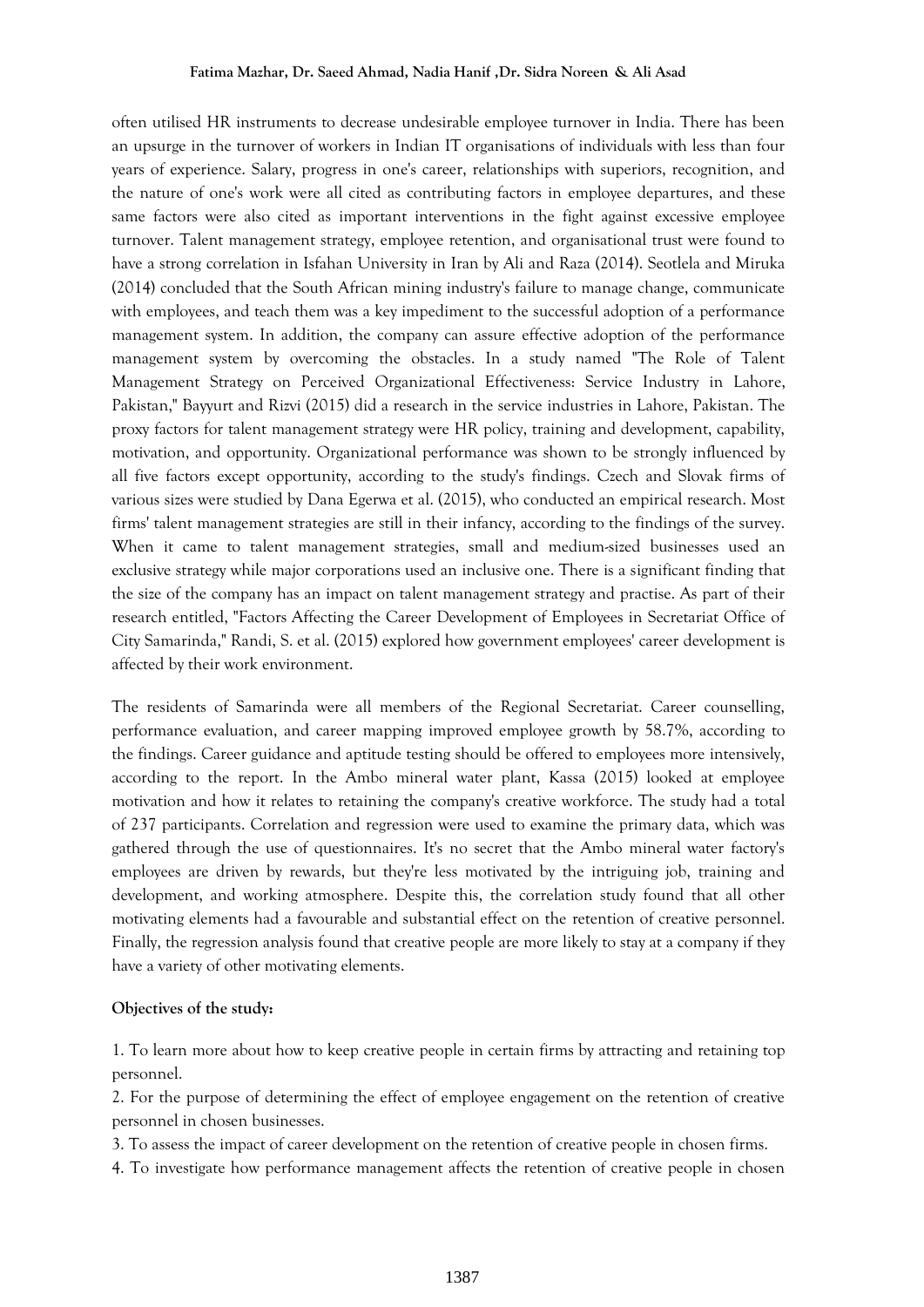firms.

5. To examine the impact of employee motivation on the retention of creative workers in chosen businesses.

6. Retention of creative workers in chosen organisations will be shown to be linked to succession planning..

# **Hypotheses of the study:**

H01: Retention of creative employees is not influenced by talent attraction.

Ha1: Retention of creative employees depends in large part on attracting top talent.

H02: Employee engagement does not have a major impact on the retention of creative employees.

Ha2: Employee involvement plays a crucial influence in retaining innovative employees.

H03: Career development plays no important influence in retaining innovative employees.

Ha3: Career development plays a crucial impact in the retention of innovative employees.

H04: Performance management does not have a major impact in retaining creative employees

Ha4: In order to retain creative employees, performance management plays a vital role.

H05: Motivating creative employees does not have a substantial impact on their long-term success.

Ha5: Retention of creative employees depends in large part on motivating them to stay with the company.

H06: Succession planning does not play an important role in retaining innovative employees.

Ha6: Succession planning has an important role in retaining innovative employees.

# **Research methodology:**

- 1. Jordanian real estate enterprises that employ trained workers are included in this study's population.
- 2. Sample Size: The data was gathered by convenient sampling from a small number of employees. The research has a sample size of 313.
- 3. A well-designed questionnaire was utilised to collect data from employees working in four different organisations. 3. Data Collection Methods: With the vocal expressions "strongly disagree" and "strongly agree" anchoring the numbers 1, 2, and 5, responses ranged from "strongly agree" to "strongly disagree" in an organised style. Preliminary testing of the questionnaire was place multiple times. After that, 400 questionnaires were given out to workers of a variety of companies for completion. Only 313 of the original 387 questionnaires were selected for study.
- 4. For the duration of the survey, data was collected from January 15th, 2019 to April 7th, 2019.
- 5. The Study's Variables: Both the talent management strategy and the retention of creative personnel are factors that will be examined in this research. An illustration of the study's research model may be seen in Figure 1. Talent management technique is employed as a dependent variable, while employee retention is used as an independent variable.
- **6.** Data was analysed with SPSS 20's linear regression. The Karl Pearson coefficient of correlation is a measure of the link between two variables. In addition, the adjusted R square illustrates the variation in the dependent variable caused by the independent variable. The model's fitness is shown via ANOVA. The change in the dependent variable as a result of the change in the independent variable is shown by the unstandardized beta coefficient.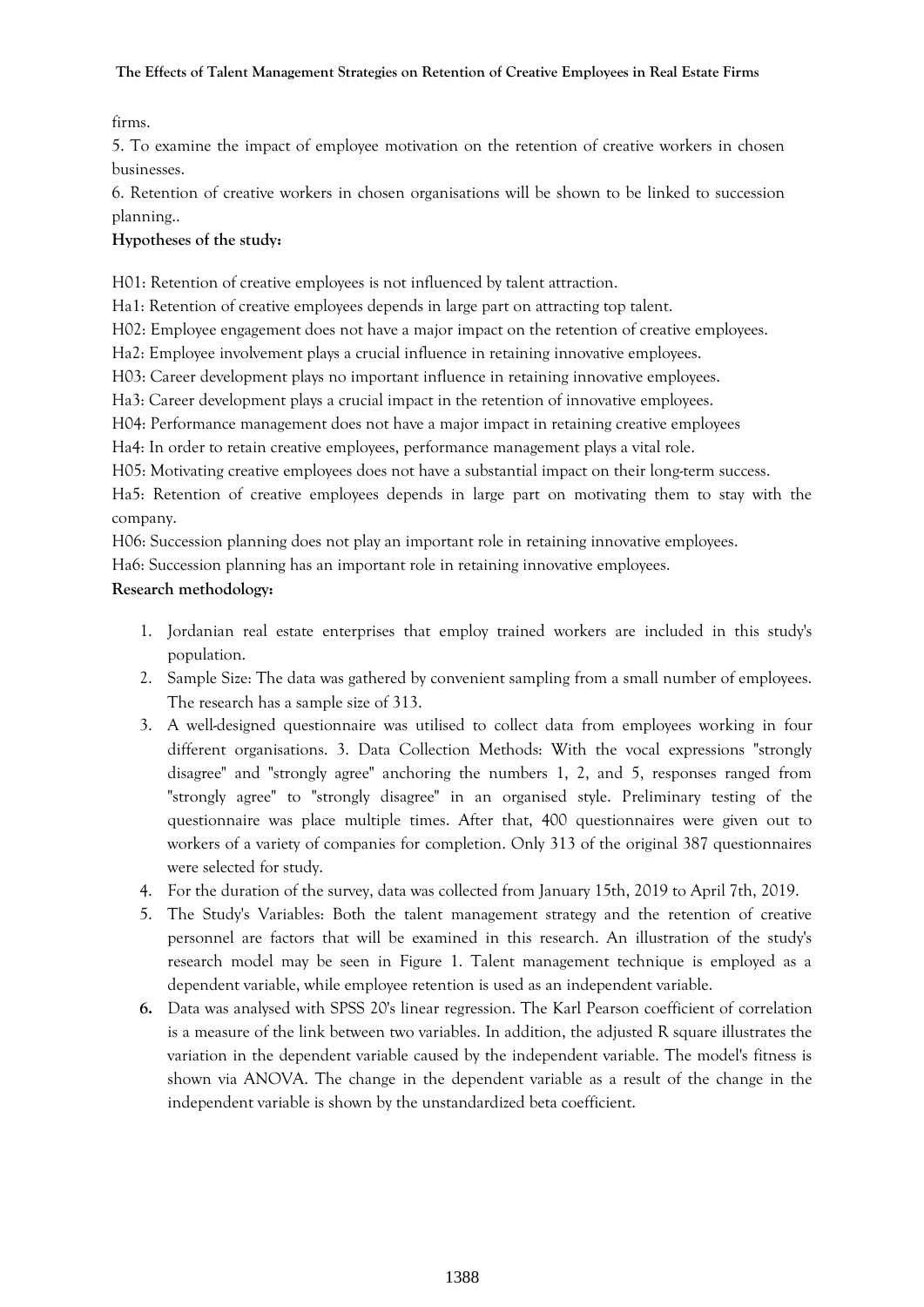| No             | Selected Real Estate Companies                                 |             | Questionnaires |           |          |
|----------------|----------------------------------------------------------------|-------------|----------------|-----------|----------|
|                |                                                                |             | Rejected       |           |          |
|                |                                                                | Distributed | NC             | <b>NR</b> | Accepted |
| $\mathbf{1}$   | Ihdathiat Real Estate Co. Ltd                                  | 100         | 13             | 78        | 79       |
| 2              | Jordan Decapolis properties                                    | 100         | 18             | $\circ$   | 81       |
| $\vert$ 3      | Jordan International Investment Company                        | 100         | 21             |           | 69       |
| $\overline{4}$ | Afaq Holding for Investment & Real Estate<br>Development P.L.C | 100         | 17             | 5         | 71       |
|                | Total                                                          | 400         | 69             | 99        | 300      |

|  |  | Table 1: Sample Size |  |
|--|--|----------------------|--|
|--|--|----------------------|--|

Source: Primary Data NC: Not Completed NR: Not Returned

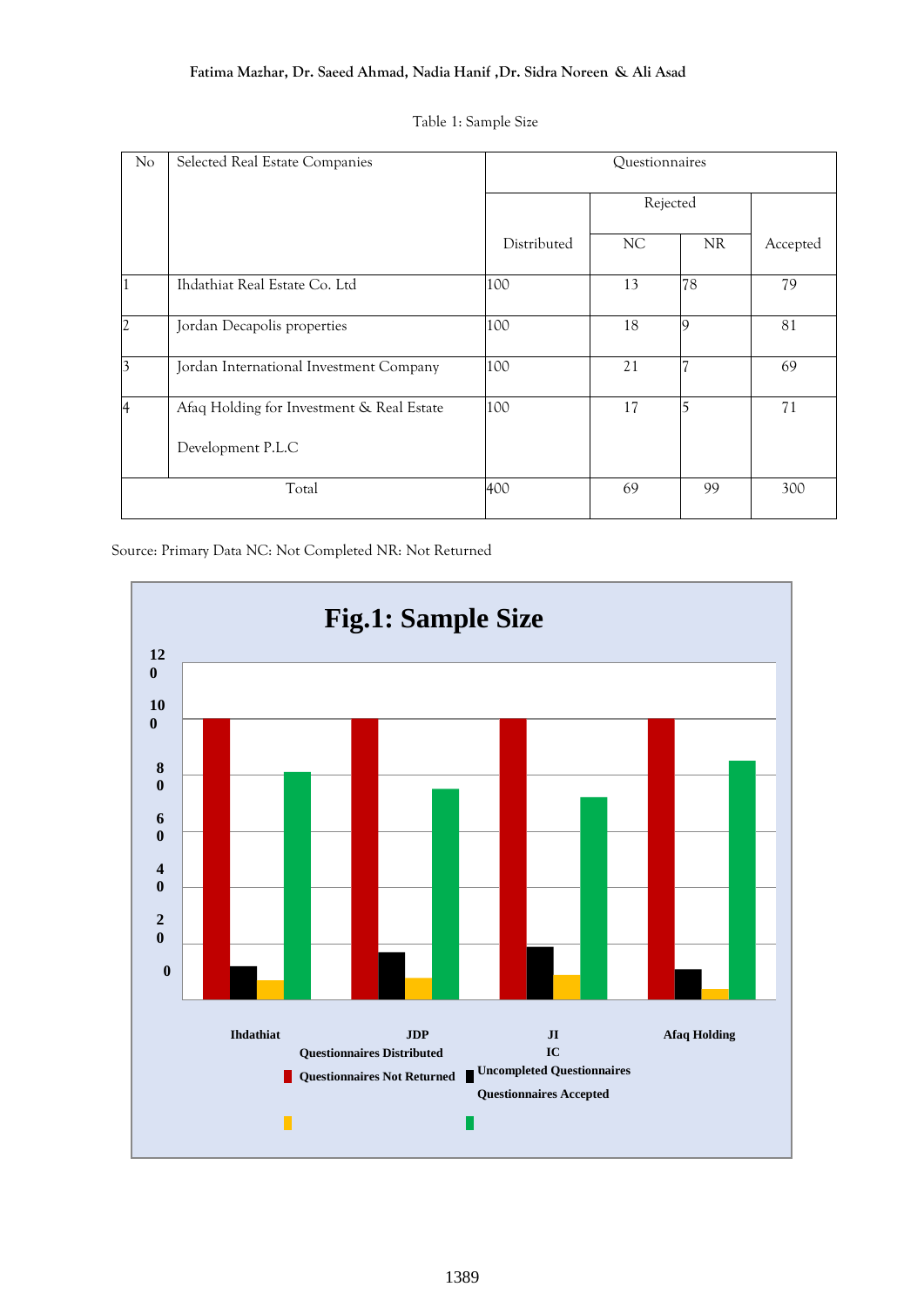

### **Significance for the study**

Talented employees are in high demand in every company. Growing industrial sector expansion and shifts in labor-management dynamics have pushed up demand for top-notch workers. Despite a boom in educated talent, the business is still short of the necessary staff to satisfy the demands of the job. Industries are eager to pay a fair wage for the appropriate people, but finding the right people is proving to be a difficult task. As a result, the current research explores the availability of appropriate personnel and the ways in which the organization's existing talent may be kept.

## **HYPOTHESES TESTING**

| Model-1 [Talent Vs Retention the creative employees] |                    |  |
|------------------------------------------------------|--------------------|--|
| Pearson Correlation                                  | $-0.769*$          |  |
| Adjusted R Square                                    | 0.698              |  |
| <b>ANOVA Model Fitness</b>                           | 201.204<br>$\star$ |  |
| Standard Error                                       | 2.0543             |  |
| Unstandardized Coefficient                           | 0.753              |  |
| t value                                              | $-2.743$           |  |
| P value                                              | 0.000              |  |
| Results                                              | Ho: Rejected       |  |

### **Table 2:** *Regression Analysis of Talent Attraction*

Analysis of the influence of talent recruitment (an independent variable) on the retention of innovative staff has been carried out using linear regression (dependent variable). According to the null hypothesis, retaining creative people is unaffected by efforts to attract new talent. Regression model parameters are shown in Table 2. The -0.868 coefficient of correlation shows that attracting and keeping creative workers are intertwined. To begin with, talent attraction accounts for 75.5 percent of the variance in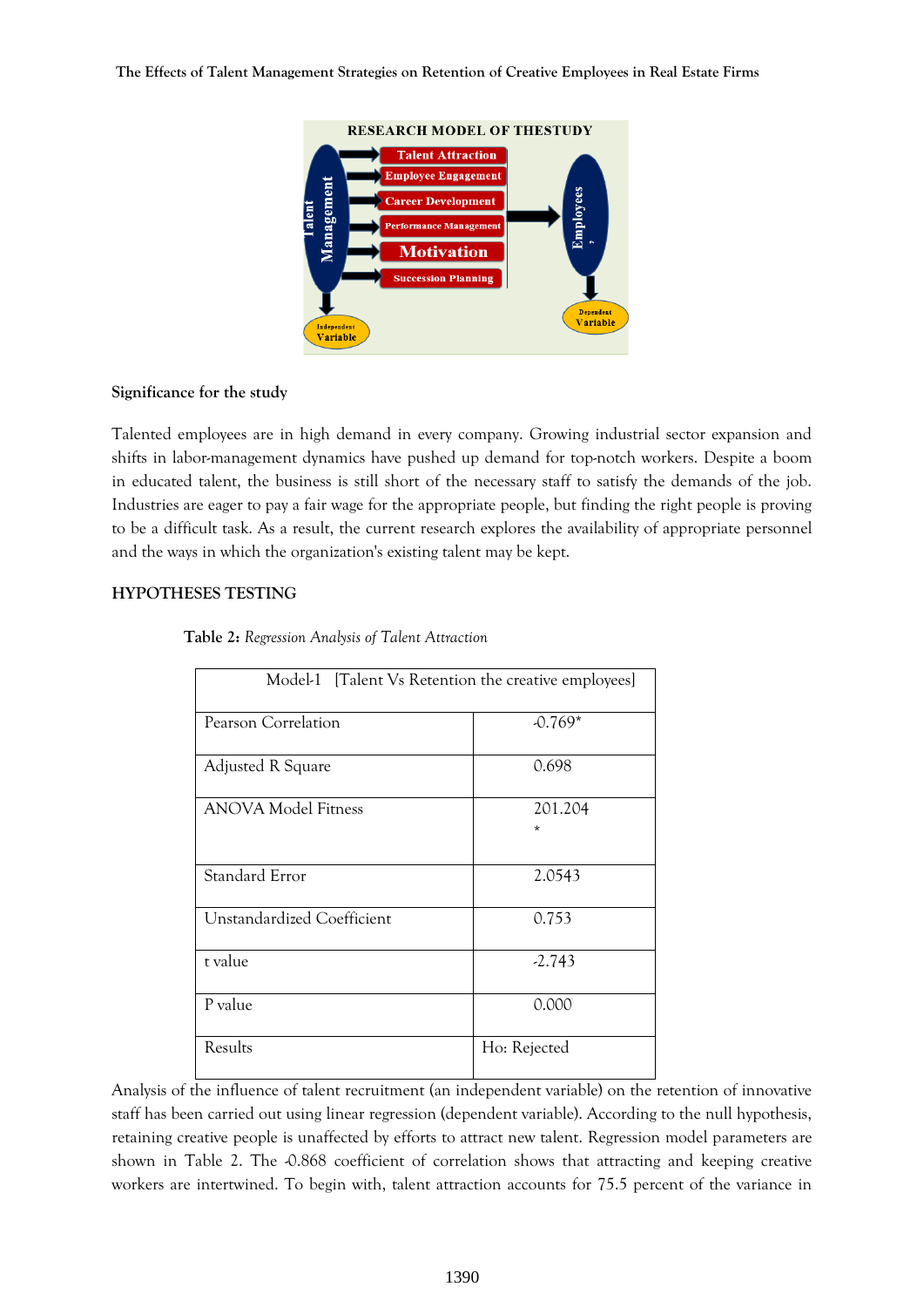creative staff retention, whereas the remaining 12.5 percent (1-R2) is attributable to factors not included in this model. The adjusted R square is thus 0.755. In the third place, ANOVA shows the model's capacity to be used. This means that the model's accuracy criteria were fulfilled for both variables. There is a 0.608-unit change in creative staff retention for every unit change in talent acquisition at the chosen real estate enterprises, this shows. A statistically significant beta coefficient (P 0.05) is also seen. Jordanian real estate enterprises have an enormous influence on the retention of creative employees, and so, the null hypothesis has been refuted.

H02: Employee engagement does not have a major impact on the retention of creative employees. Ha2: Employee involvement plays a crucial influence in retaining innovative employees.

| Model-2                    |              |
|----------------------------|--------------|
|                            |              |
| Pearson Correlation        | $-0.301*$    |
|                            |              |
| Adjusted R Square          | 0.087        |
|                            |              |
| <b>ANOVA Model Fitness</b> | 78.34*       |
|                            |              |
| Standard Error             | 0.8545       |
|                            |              |
| Unstandardized Coefficient | 0.014        |
|                            |              |
| t value                    | 10.304       |
|                            |              |
| P value                    | 0.609        |
|                            |              |
| Results                    | Ho: Accepted |
|                            |              |

**Table 3:***Regression Analysis of Employee Engagement*

The influence of employee engagement (the independent variable) on the retention of creative personnel has been studied using linear regression (dependent variable). In other words, the null hypothesis asserts that employee engagement has no substantial impact on the retention of creative people. Table 3 provides a concise summary of the regression model's key parameters. A correlation value of 0.301 reveals that there is an exceptionally low and negative link between employee engagement and the retention of creative personnel. Other variables (1-R2), which were not included in this model, are responsible for the rest of the variance in creative staff retention (as shown in this model). In the third place, ANOVA shows the model's capacity to be used. In other words, the model's accuracy criteria is not met for both variables. One unit of employee motivation shifts the capacity of organisations to retain their creative workforces by an equal but opposing 0.114-unit shift, according to an unstandardized beta coefficient. As a result, the beta coefficient has a very low statistical significance (P>0.05). There is no evidence to support the null hypothesis that employee engagement plays a substantial role in retaining Jordan's creative workforce, hence the null hypothesis is accepted.

H03: Career development plays no important influence in retaining innovative employees. Ha3: Career development plays a crucial impact in the retention of innovative employees.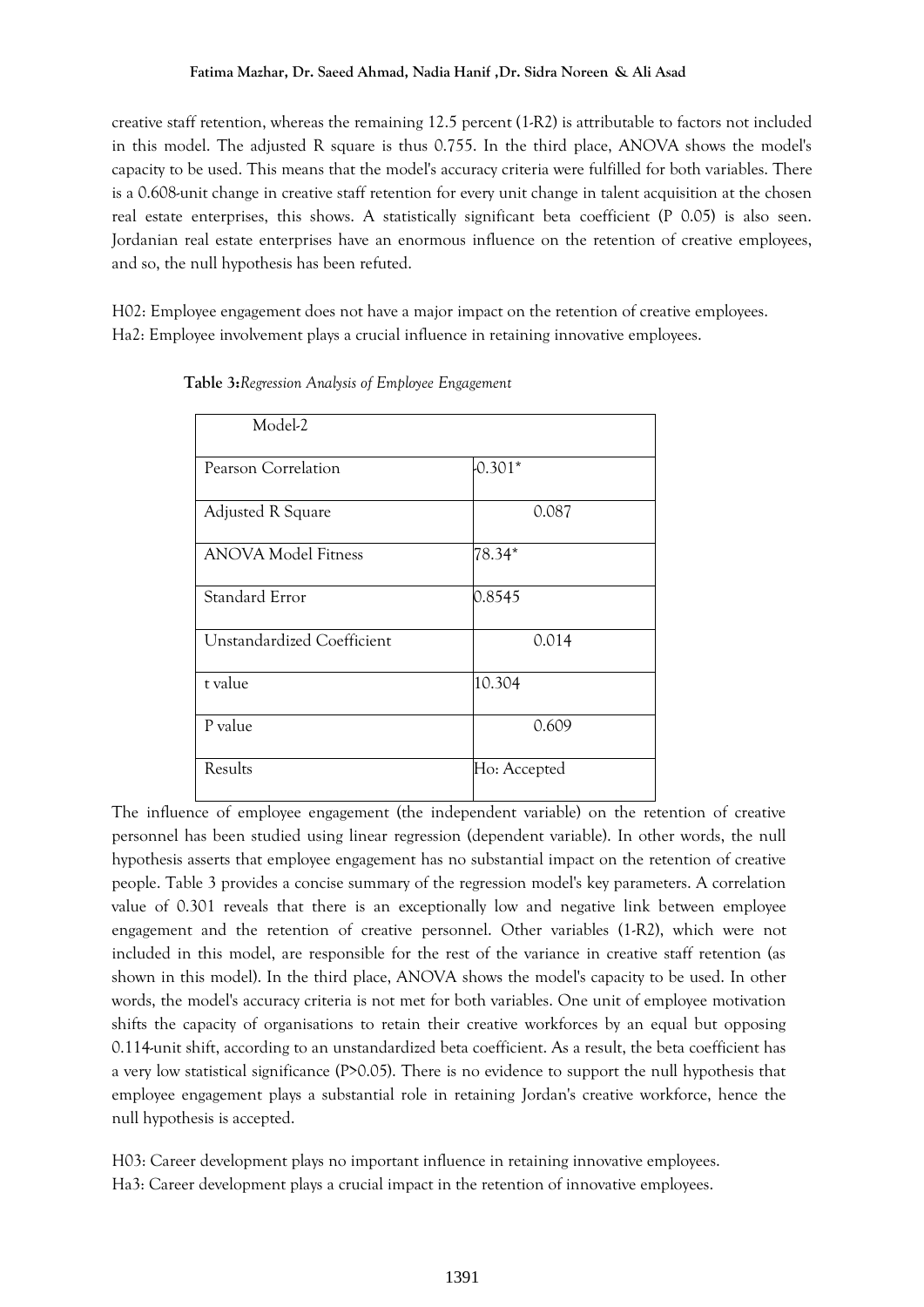| Model-3 [Career Vs Retention the creative employees] |                    |  |
|------------------------------------------------------|--------------------|--|
| Pearson Correlation                                  | $-0.701*$          |  |
| Adjusted R Square                                    | 0.741              |  |
| <b>ANOVA Model Fitness</b>                           | 176.207<br>$\star$ |  |
| Standard Error                                       | 1.0971             |  |
| Unstandardized Coefficient                           | 0.654              |  |
| t value                                              | 4.863              |  |
| P value                                              | 0.863              |  |
| Results                                              | Ho: Rejected       |  |

**Table 4:***Regression Analysis of Career Development*

Analysis of the effect of employee career development (an independent variable) on retention of creative personnel has been carried out using linear regression (dependent variable). Career development does not have a major impact on the retention of creative people, according to the null hypothesis Table 4 summarises all of the regression model's key parameters. Starting with a  $-0.801$  negative correlation between two variables, it is clear that career advancement and retention of creative people have a strong and unfavourable link. Second, the corrected R square is 0.641, indicating that career development explains 64.1% of the variance in retention of creative employees, while the remaining variation (1-R2) is related to factors not included in this model. Thirdly, ANOVA demonstrates the model's ability. It signifies that both variables met the model's accuracy requirements. Unstandardized beta coefficient is equal to 0.596, meaning that a one-unit change in career progression results, on average, in a 0.596-unit change in employee retention at the real estate firms studied. Beta coefficient (P 0.05) is also statistically significant. Therefore, the null hypothesis is rejected, and it can be concluded that career development plays a substantial influence in the retention of creative people in chosen real estate businesses in Jordan.

H04: Performance management does not have a major impact in retaining creative employees Ha4: In order to retain creative employees, performance management plays a vital role.

| Model-4 [Motivation Vs Retention the creative employees ] |           |  |
|-----------------------------------------------------------|-----------|--|
| Pearson Correlation                                       | $-0.905*$ |  |
| <b>Adjusted R Square</b>                                  | 0.942     |  |

#### **Table 5:***Regression Analysis of Motivation*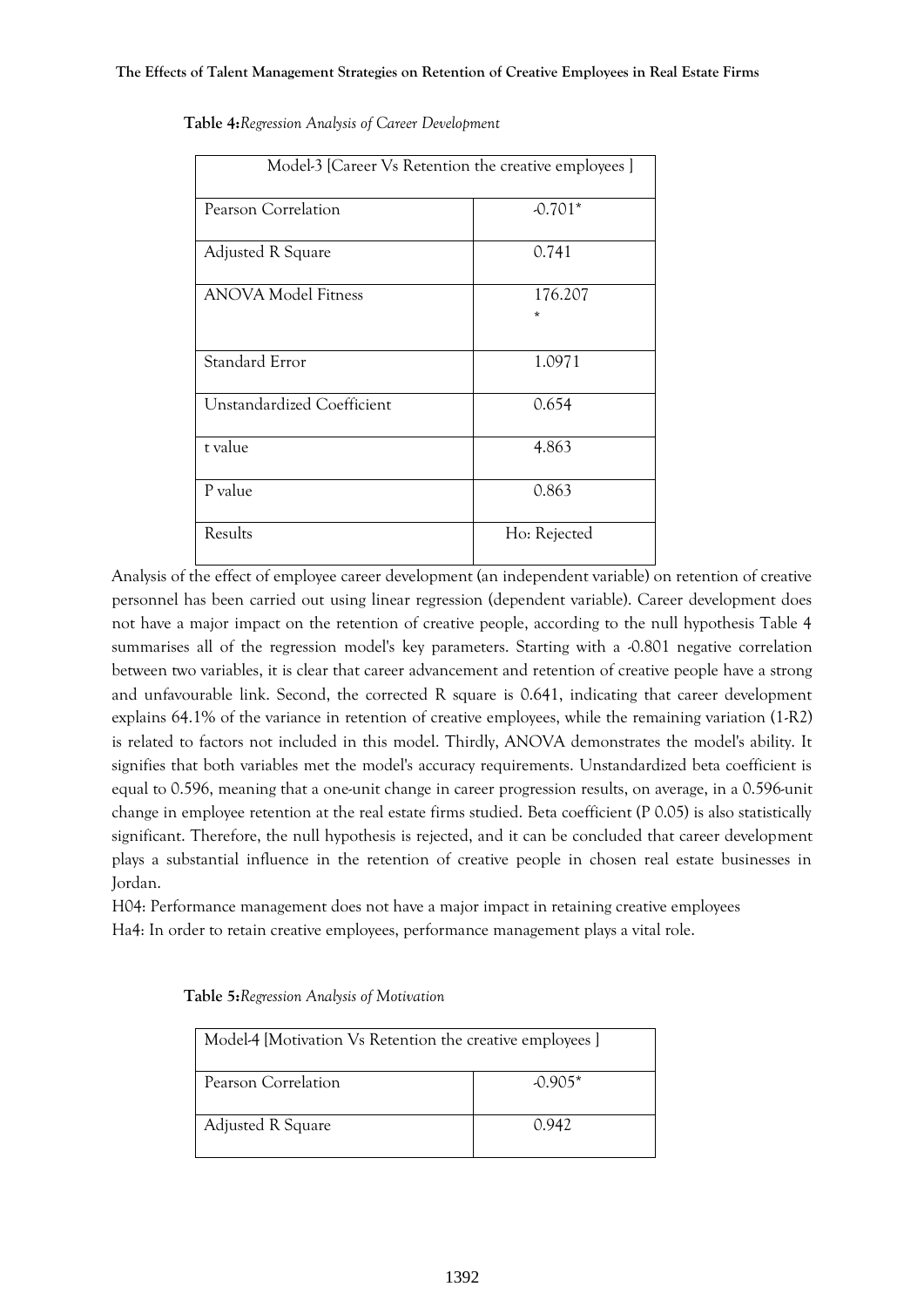#### **Fatima Mazhar, Dr. Saeed Ahmad, Nadia Hanif ,Dr. Sidra Noreen & Ali Asad**

| <b>ANOVA Model Fitness</b> | 202.157      |
|----------------------------|--------------|
|                            | $\star$      |
|                            |              |
| Standard Error             | 0.8164       |
|                            |              |
| Unstandardized Coefficient | 0.793        |
|                            |              |
| t value                    | 3.863        |
|                            |              |
| P value                    | 0.002        |
|                            |              |
| Results                    | Ho: Rejected |
|                            |              |

The effect of motivation (an independent variable) on retaining creative workers has been studied using linear regression (dependent variable). According to the null hypothesis, employee motivation has no effect on their retention. Table 5 provides a summary of the regression model's most essential parameters. There is a -0.955 correlation coefficient between motivation and retention of creative employees, which shows a very strong and unfavourable association. According to this model, 91.2 percent of the variance in the retention of creative personnel can be described by motivation, In contrast, the unexplained variation 1-1.R2 is due to factors not included in this model. In the third place, ANOVA shows the model's capacity to be used. This means that the model's accuracy criteria were fulfilled for both variables. A one-unit change in employee motivation leads in a 0.836-unit change in staff retention for the chosen real estate enterprises, according to the unstandardized beta coefficient. A statistically significant beta coefficient (P 0.05) is also seen. A conclusion may be drawn that employee motivation plays a major role in the retention of innovative individuals in particular Jordanian real estate enterprises, thereby rejecting the null hypothesis. H05: Motivating creative employees does not have a substantial impact on their long-term success. Ha5: Retention of creative employees depends in large part on motivating them to stay with the company.

| Model-5[Performance Management Vs Retention the creative |              |
|----------------------------------------------------------|--------------|
| employees]                                               |              |
| Pearson Correlation                                      | $0.801*$     |
|                                                          |              |
| Adjusted R Square                                        | 0.721        |
|                                                          |              |
| <b>ANOVA Model Fitness</b>                               | 57.05*       |
|                                                          |              |
| Standard Error                                           | 1.6583       |
|                                                          |              |
| Unstandardized Coefficient                               | 0.892        |
|                                                          |              |
| t value                                                  | 5.046        |
|                                                          |              |
| P value                                                  | 0.000        |
|                                                          |              |
| Results                                                  | Ho: Rejected |
|                                                          |              |

### **Table 6:***Regression Analysis of Performance Management*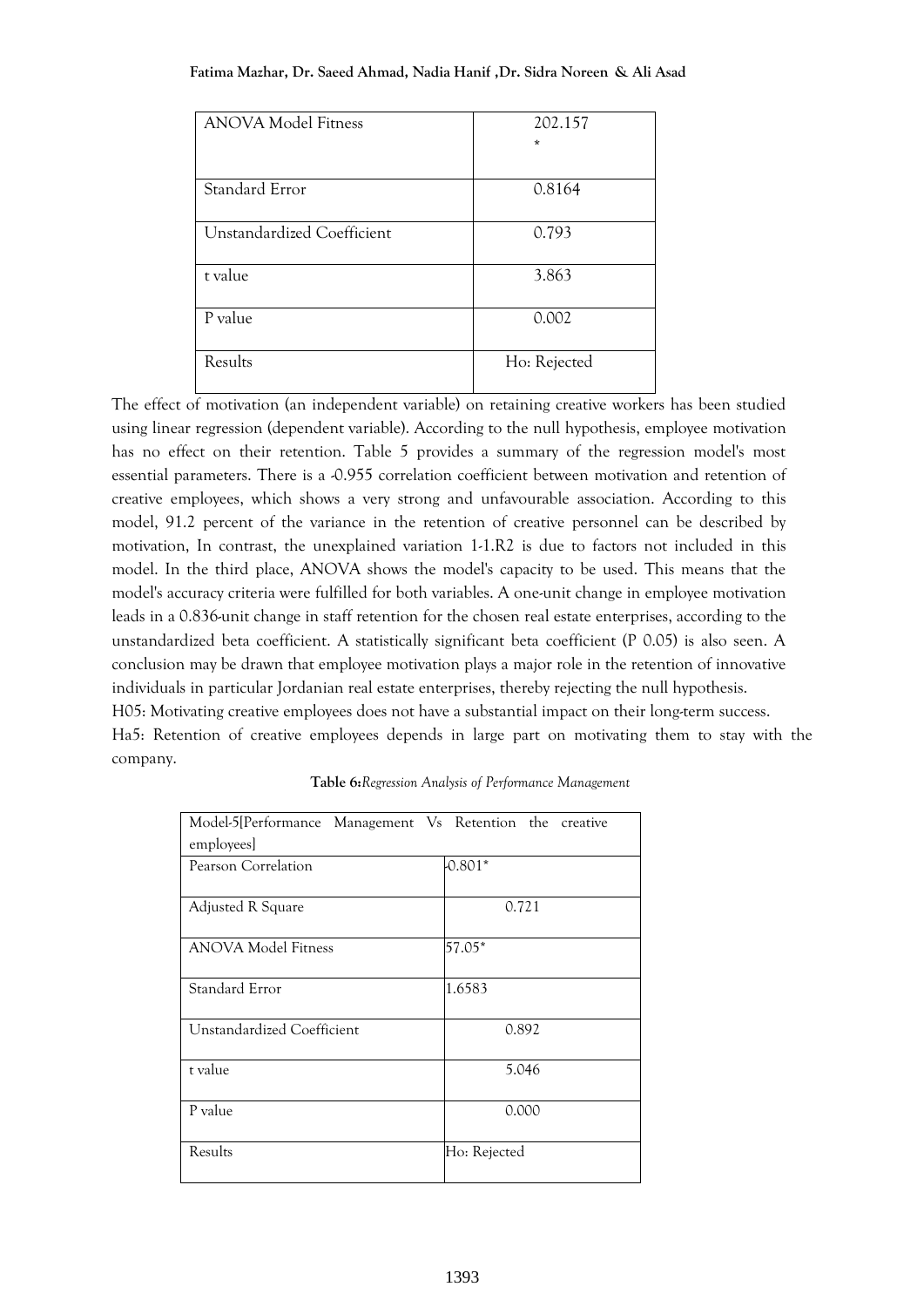The effect of performance management (an independent variable) on retaining creative people has been studied using linear regression (dependent variable). On the null hypothesis, the influence of performance management in the retention of creative people is not important Regression model parameters are summarised in Table 6, which includes the most important ones. With a coefficient of correlation of -0.901, there is a substantial and negative relationship between performance management and employee retention. In this model, performance management accounts for 81.1 percent of variance in the retention of creative employees, which suggests that the remaining variation (1-R2) is attributed to characteristics that were not included in this model. In the third place, ANOVA shows the model's capacity to be used. This means that the model's accuracy criteria were fulfilled for both variables. This implies that the retention of creative employees in the chosen real estate companies varies by 0.799 units for every unit change in performance management. A statistically significant beta coefficient (P 0.05) is also seen. Performance management has been shown to have a significant influence on Jordanian real estate firms' ability to retain innovative employees. Therefore, the null hypothesis has been rejected.

H06: Succession planning does not play an important role in retaining innovative employees. Ha6: Succession planning has an important role in retaining innovative employees.

| Model-6                                                       |                   |
|---------------------------------------------------------------|-------------------|
| [Succession Planning Vs Retention the creative<br>employees ] |                   |
| Pearson Correlation                                           | $-0.654*$         |
| Adjusted R Square                                             | 0.508             |
| <b>ANOVA Model Fitness</b>                                    | 109.006<br>$\ast$ |
| <b>Standard Error</b>                                         | 0.754             |
| Unstandardized Coefficient                                    | 0.298             |
| t value                                                       | $-2.309$          |
| P value                                                       | 0.003             |
| Results                                                       | Ho: Rejected      |

**Table 7:***Regression Analysis of Succession Planning*

The effect of succession planning (an independent variable) on retaining creative employees has been studied using linear regression (dependent variable). According to the null hypothesis, the importance of succession planning in retaining talented people cannot be overstated. Table 7 summarises the regression model's most critical parameters. There is a -0.754 correlation coefficient between two variables, indicating that succession planning and retention of creative employees have a moderately unfavourable association. Second, the modified R square is 0.568, indicating that succession planning accounts for 56.8% of the variance in retention of creative people, while the remaining variation (1-R2)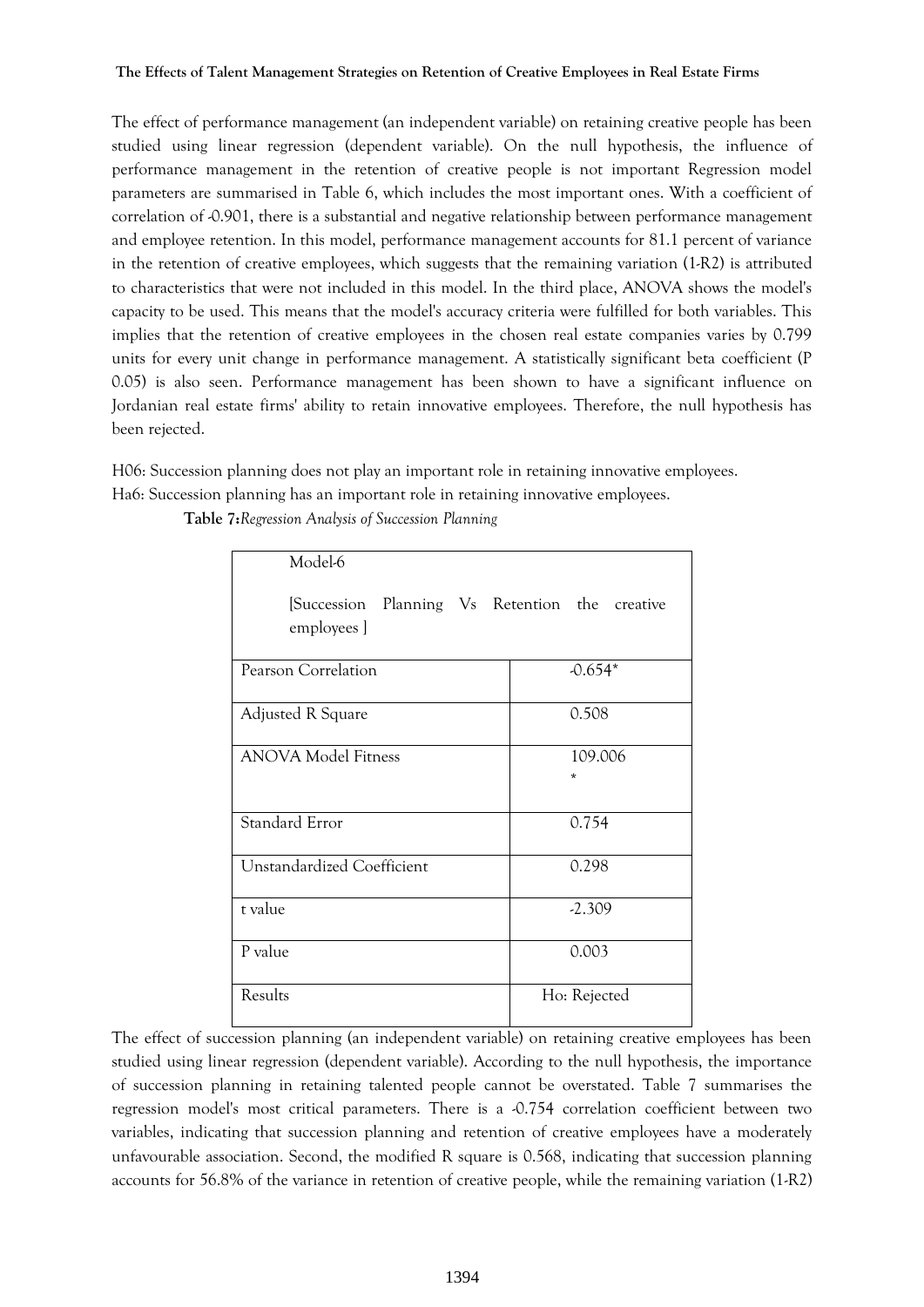#### **Fatima Mazhar, Dr. Saeed Ahmad, Nadia Hanif ,Dr. Sidra Noreen & Ali Asad**

is related to factors not included in this model. Thirdly, ANOVA demonstrates the model's ability. It signifies that both variables met the model's accuracy requirements. A change in succession planning results in a 0.497-unit shift in the retention of creative people at the selected real estate businesses, according to the unstandardized beta coefficient's value of 0.497. Beta coefficient (P 0.05) is also statistically significant. As a result, the null hypothesis is rejected, and it can be claimed that succession planning plays a substantial impact in the retention of innovative personnel in some Jordanian real estate firms.

## **Conclusion:**

The systematic recruitment, identification, development, and retention of high-potential employees is referred to as a talent management plan. A recruitment strategy is a plan to fill an open position, find the best person for the job, train them, and keep them in order to meet long-term corporate goals. For the purposes of this research, four major Jordanian real estate companies were examined to see how talent management strategy practices affected the retention of creative employees. A field survey and interviews have yielded the necessary information for this study. 400 questionnaires, each with a five-point Likert scale, were given out to workers at various organisations by the study's participants. Many reasons were cited for the rejection of the surveys, including incomplete information, not returning them, and prejudice. So, the study's sample size has been 313 people. The data was collected during a four-month period, from January to April of this year.

Talent management technique is employed as a dependent variable, while employee retention is used as an independent variable. There are several factors that may be used as proxy variables for people management strategy, including recruitment, retention, development, and motivation. Statistical Package for the Social Science (SPSS) 20 version has been used to analyse the data using linear regression. Motivation has been shown to have the greatest correlation coefficient (0.955), while employee engagement has been determined to have the lowest. Motivation's unstandardized beta coefficient has been 0.836, which is the highest among the other factors, according to a study. It emphasises the importance of motivation in maintaining personnel in a company. Talent management strategy has a big impact on employee retention, but employee engagement is not one of them. This means that five of the possible null hypotheses have been ruled out, while one remains. Finally, it can be claimed that the retention of creative people is influenced by factors like as talent acquisition, career development, performance management, motivation, and succession planning. There is no correlation between employee engagement and creative workers' long-term success.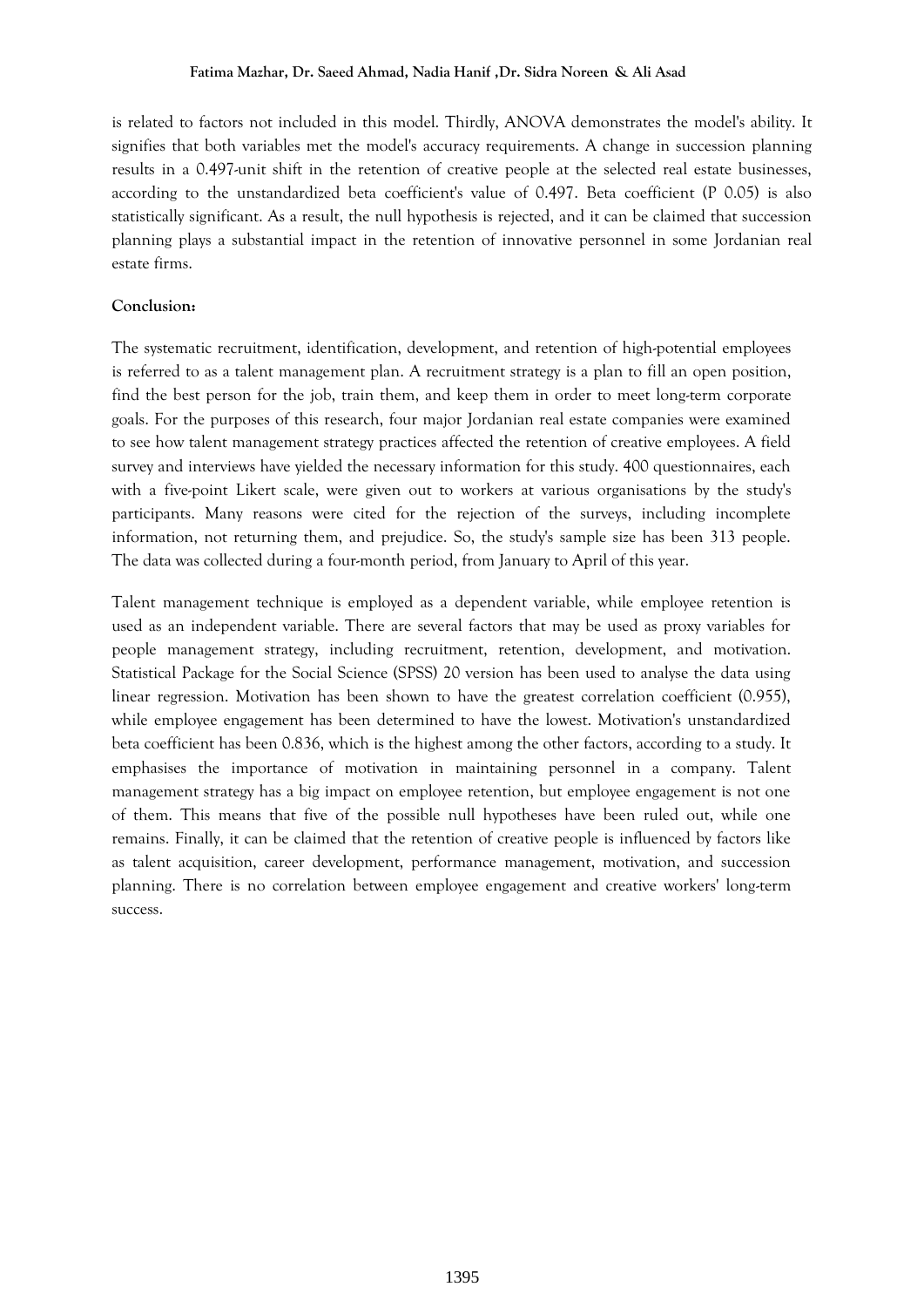| No             | Hypotheses                                                                                            | Results  |
|----------------|-------------------------------------------------------------------------------------------------------|----------|
| 1              | Retention of creative employees is not influenced by talent attraction.                               | Rejected |
| $\overline{2}$ | Employee engagement does not have a major impact on the retention of Accepted<br>creative employees.  |          |
| 3              | Career development plays no important influence in retaining innovative<br>employees.                 | Rejected |
| $\overline{4}$ | Performance management does not have a major impact in retaining creative<br>employees                | Rejected |
| 5              | Retention of creative employees depends in large part on motivating them to<br>stay with the company. | Rejected |
| 6              | Succession planning has an important role in retaining innovative employees                           | Rejected |

Table 8: Hypotheses Tested in Abridged Form

## **Limitations and directions for further research**

There are two major drawbacks to this research, the first of which is that it relies on primary data from four real estate businesses. An increase in the likelihood of skewed information. Second, just six elements of talent management strategy were employed in the pre-sent research, which was carried out at four Jordanian real estate firms. It is possible that further study may be undertaken with additional firms and in a variety of industries, including pharmaceuticals and insurance banking. Third, the study used a large sample of 313 highly qualified personnel, thus a bigger sample may be used in future studies. Quantitative research also has the restriction of only demonstrating connections between a small number of variables.

## **REFERENCES**

Ali, C.I. and Hamid Raza, B. (2014). Effects of Talent management strategy on Employees Retention: The Mediate Effect of Organizational Trust. International Journal of Academic Research in Economics and Management Sciences, Vol. 3, No.5, 114-128.

Bayyurt, N. and Rizvi, S. (2015). Role ofTalent management strategy on Perceived Organizational Effectiveness: Service Industry in Lahore, Pakistan. Research Journal of Business and Management, Vol. 2, No.4,468-487.

BAM Kamil, et al. (2011). A Study on the Implementation of Talent management strategy Practices at Malaysian Companies. Asian Journal of Business and Management Studies, Vol.1, No.4,147-162.

Dana Egerwa, DrahoslavLancraric, Ludvikeger and Radovan Savov. (2015). Perspective of Talent management strategy, Vol. XVIII, No.4, 108-120.

Frank, F.D., & Taylor, C.R. (2004). Talent management strategy: Trends that Will Shape the Future. HR. Human Resource Planning, 27(1), 33-42.

Galagan, P. (2008). Talent management strategy: What is it, who owns it, and why should you care? Training & Development, 62(5), 40–44.

Hendry, C. (2012). Human Resource Management. London: Routledge.

Hassan, D.A., Mehmood, A., Naeem, &Badar, H. (2013). Importance of Human Resource Management in 21st